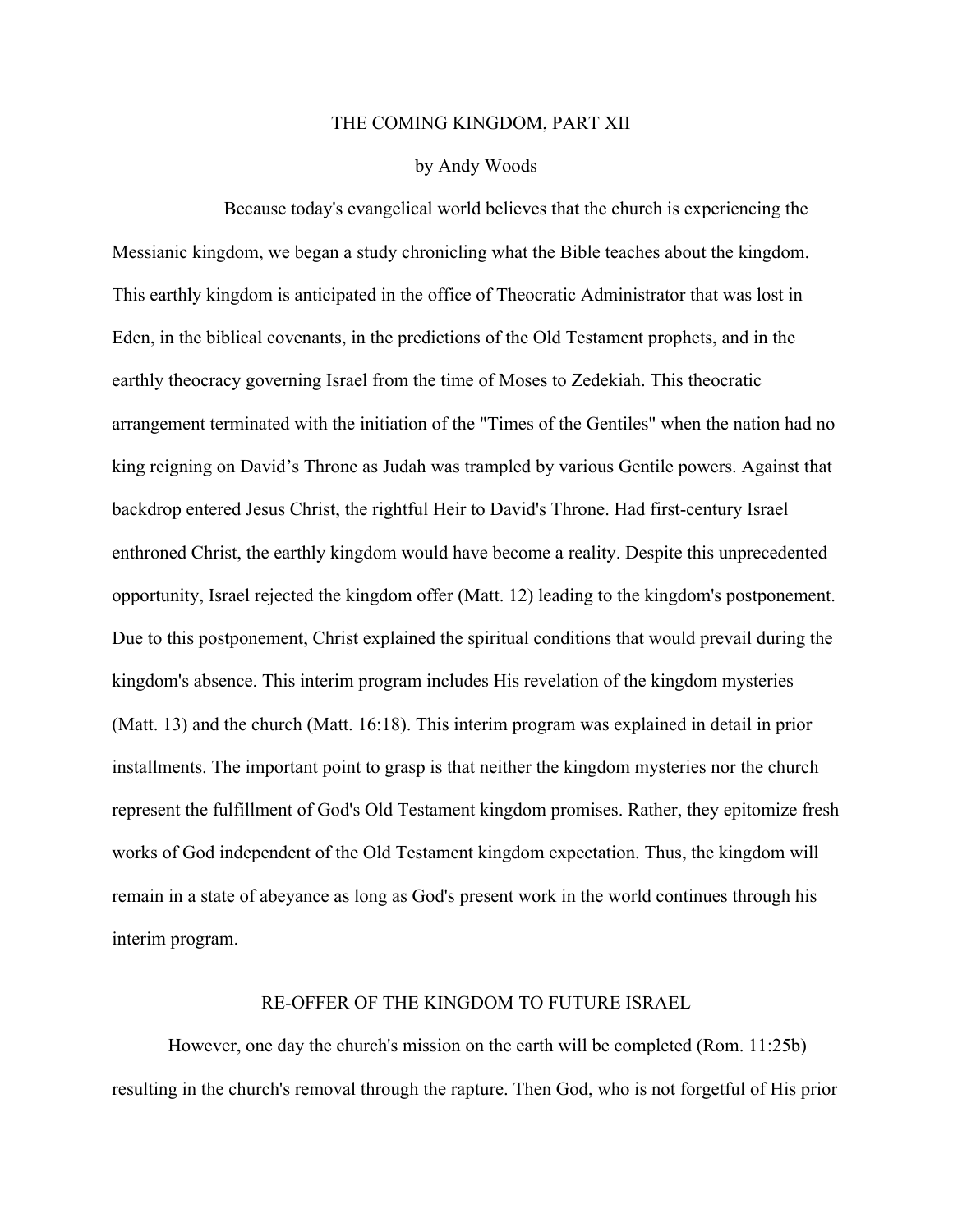unconditional covenants with Israel (Exod. 2:24; Ezek. 36:22), will re-extend the offer of the kingdom to national Israel in the midst of the coming Great Tribulation. As noted in prior installments, when the Abrahamic Covenant is considered alongside of the Mosaic Covenant, Israel's covenantal structure can best be understood as an unconditional covenant with a conditional blessing. Once the nation fulfills the condition of enthroning Christ, she will then become the possessor or enjoyer of what she unconditionally owns. This coming time of unparalleled distress is the means by which God's covenanted nation will become not just the *owner* but also the *possessor* of the covenanted blessings. Just as God today oftentimes brings people to Himself through tribulation, God will use the events of the coming Great Tribulation period to make Israel aware of her need for her Messiah (*Yeshuah* or Jesus). During this time, He will draw Israel to Himself. Thus, Jeremiah 30:7 predicts, "'Alas! for that day is great, There is none like it; And it is the time of Jacob's distress, But he will be saved from it."

The Antichrist will desecrate the Jewish temple midway through the future Tribulation period (Dan. 9:27; Rev. 13:15). In so doing, he will replicate a well-remembered historical event indelibly etched on the minds of the Jews, when Antiochus Epiphanies did virtually the same thing in the days of the Maccabees during the intertestamental era (Dan. 11:31). Once history repeats itself in this manner, the Jews, who had been trusting the Antichrist as their Messiah up to this point in time, will come to their spiritual senses and recognize that it is not the Antichrist who is their long-awaited Messiah but rather it is Jesus Christ who came into the world some two thousand years ago. It will take a betrayal of this magnitude to bring the nation to saving faith in Christ.

Once Israel trusts in Christ as her Messiah, she will have fulfilled the long unfulfilled condition found in the Mosaic Covenant. Once this condition is satisfied, that future generation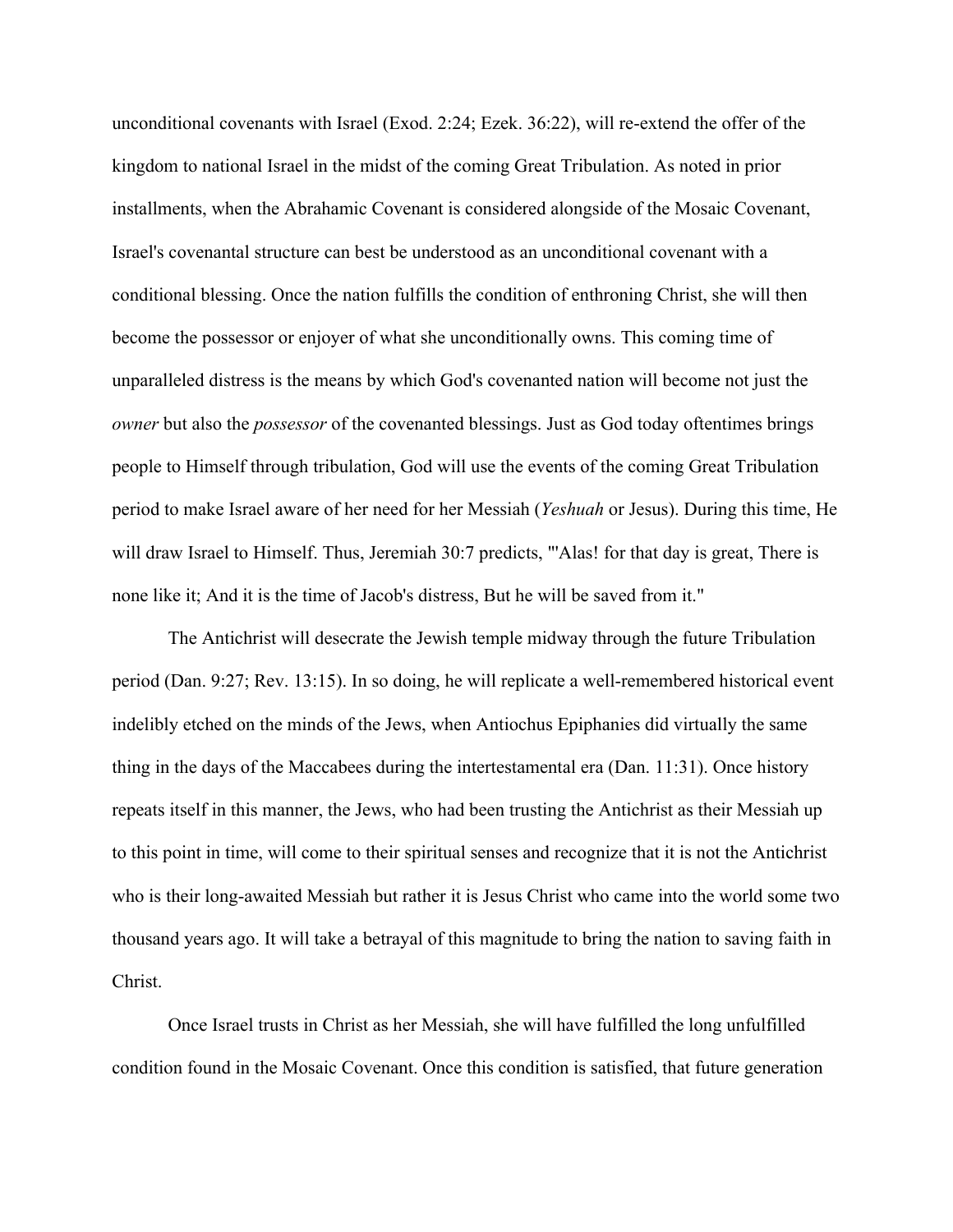of Jews will then enter into the unconditional covenantal promises thus ushering in the earthly kingdom not only for Israel but the whole world. This covenantal structure shows why Christ conditioned His Second Advent upon Israel properly responding to Him as her Messiah. Christ explained this condition to the Jewish people in Matthew 23:37-39. He said, "Jerusalem, Jerusalem, who kills the prophets and stones those who are sent to her! How often I wanted to gather your children together, the way a hen gathers her chicks under her wings, and you were unwilling. Behold, your house is being left to you desolate! For I say to you, from now on you will not see Me until you say, 'BLESSED IS HE WHO COMES IN THE NAME OF THE LORD!'" In other words, first-century Israel's failure to fulfill this condition resulted in the kingdom not being established as well as the imposition of covenantal discipline in A.D. 70 (Deut. 28:49-50). Conversely, future Israel's fulfillment of the condition will be evidenced by the nation's citation of the phrase "BLESSED IS HE WHO COMES IN THE NAME OF THE LORD!" This phrase comes from Psalm 118:26, which is a Messianic psalm (Matt. 21:9). Once this condition is met, Christ will return to rescue Israel and establish His kingdom through her (Matt. 24:30-31; 25:31).

Therefore, the fact that the Davidic Covenant is not being fulfilled in the present day in no wise negates its future fulfillment. When the disciples inquired as to when the kingdom would be restored to Israel, Christ never challenged the idea of an eventual fulfillment. Rather, He simply challenged the disciples' presupposition of its immediate fulfillment (Acts 1:6-7). In the future Tribulation period, the offer of the kingdom will once again be extended to Israel (Matt. 24:14). Unlike at the First Advent (Matt. 23:37-38), this time the offer will be accepted leading to Christ's return (Matt. 24:30-31) and subsequent earthly kingdom (Matt. 25:34; Rev. 20:1-10).

## THE TRANSFER OF EARTHLY AUTHORITY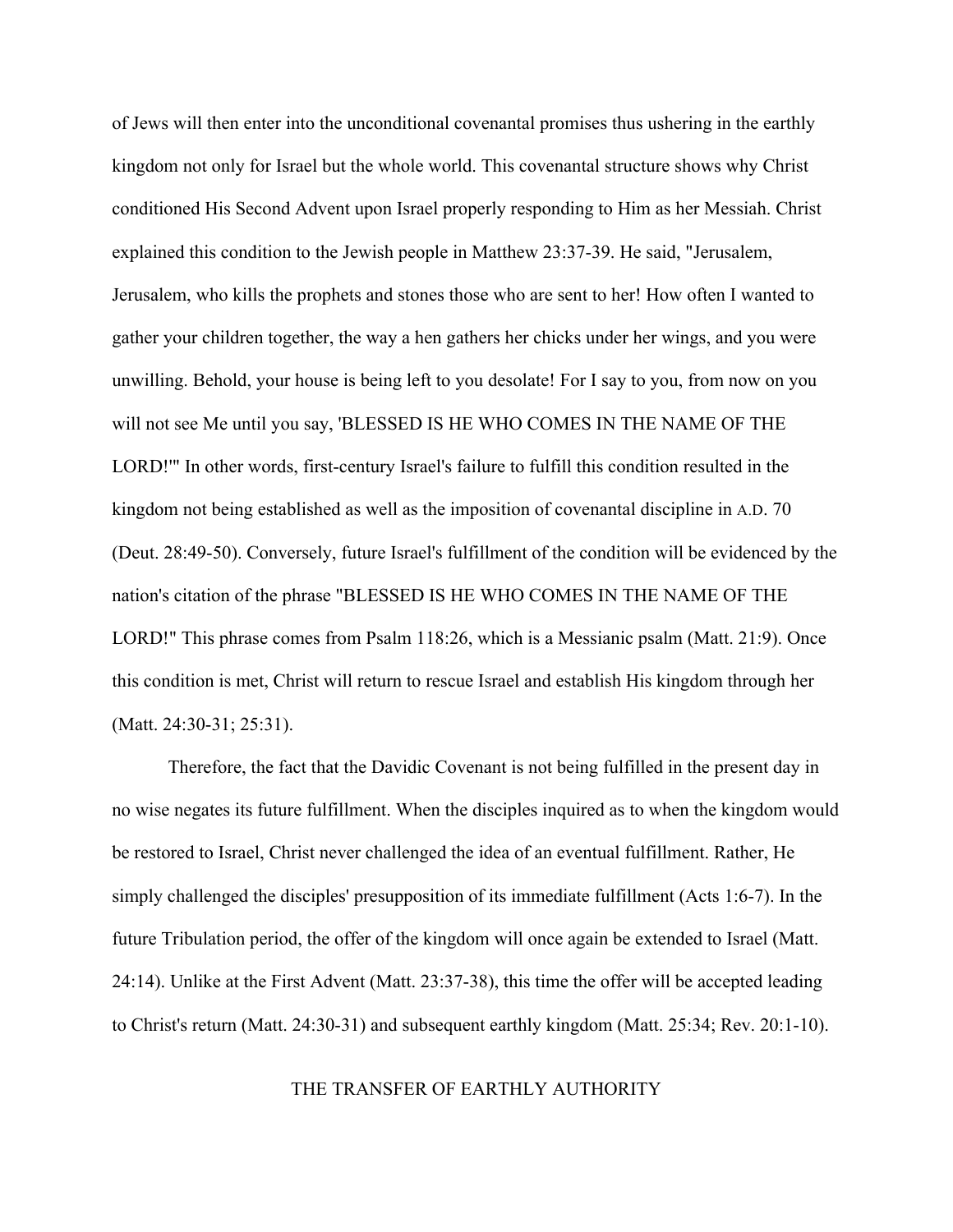Thus, one of the dominant themes of the Book of Revelation is how this world is transferred from the grasp of Satan to the earthly Messianic kingdom predicted in the pages of the Old Testament. In other words, Revelation explains how the world will eventually transition from the rule that Satan has had on the world ever since the Fall in Eden (Luke 4:5-8; 2 Cor. 4:4; Eph. 2:2; 1 John 5:19) to the future time in history when God and His people "will reign upon the earth" (Rev. 5:10b). Revelation 11:15 captures this theme when it says, "The kingdom of the world has become *the kingdom* of our Lord, and of His Christ; and He will reign forever and ever."

The mechanism for this transition of authority is the seven-sealed scroll in Revelation, which represents the title deed of the earth.<sup>1</sup> As each of the seals is broken, another divine judgment comes upon the world thereby progressively loosening the grip that Satan has had on the planet ever since the Fall of Man. This reality explains why so many of Revelation's judgments bear a striking resemblance to the ten plagues of the Exodus. For example, the sores of the sixth plague (Exod. 9:8-12) resemble the first bowl judgment (Rev. 16:1-2). The rivers to blood of the first plague (Exod. 7:19-21) resemble the third bowl judgment (Rev. 16:4-7). The darkness of the ninth plague (Exod. 10:21-23) resembles the fifth bowl judgment (Rev. 16:10- 11). The hail of the seventh plague (Exod. 9:22-26) resembles the seventh bowl judgment (Rev. 16:17-21).

What is the point of these similarities? God took His people out of four hundred years of Egyptian bondage (Gen. 15:13) in the Exodus. In Revelation, God will perform the ultimate Exodus by taking the entire world out of the Satanic bondage it has been under since the Fall. Each Exodus plague progressively weakened Pharaoh's resolve to hold Israel in captivity. Pharaoh's will was ultimately broken through the death of his first born as expressed in the tenth

 <sup>1</sup> Renald Showers, *Maranatha Our Lord, Come!* (Bellmawr: FOI, 1995), 88.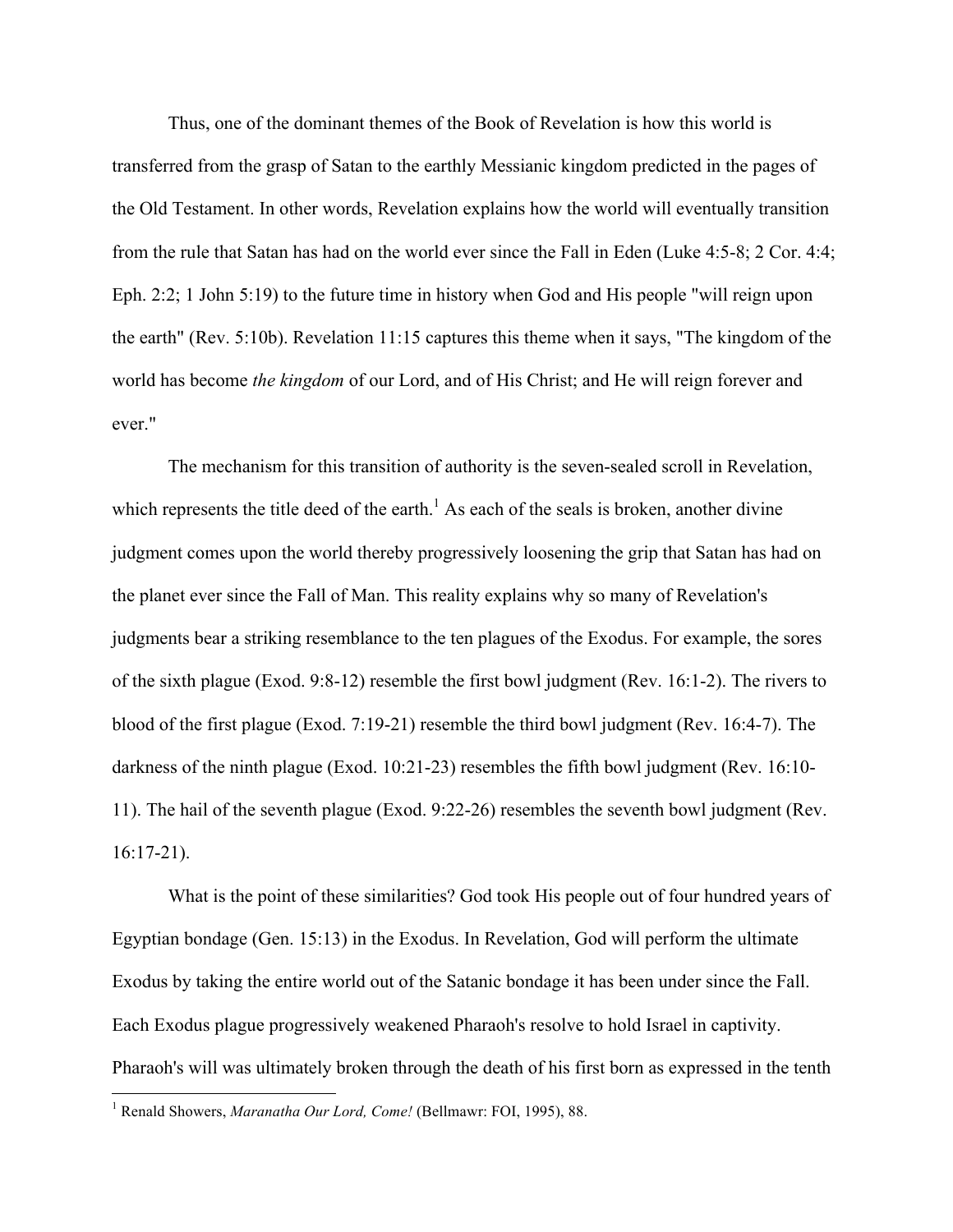plague. In the same way, each divine judgment in Revelation will progressively weaken Satan's grip on the planet until finally the entire world will be transferred into the glorious Messianic Kingdom. The death of God the Father's "first born" son laid the groundwork for Satan's ultimate defeat (Rev. 5:9). Satan's sentence will finally be imposed as the scroll is progressively opened by God the Son.

Given the significance that the scroll of Revelation 5 plays in releasing the world from Satanic bondage, it is easy to see why John weeps when he first learns that none is worthy to open the scroll (Rev. 5:2-4). John weeps because he sees the world continuing indefinitely under Satanic bondage. Yet, the apostle John stops weeping (Rev. 5:5) when he learns that Christ is worthy to open the scroll because of His role in redemption (Rev. 5:9) and creation (Rev. 4:11). John stops weeping because the scroll can now be opened and thus the liberation of planet earth from Satan's ruthless rule can now begin.

Satan certainly does not want this transfer of authority to take place. He has enjoyed ruling the world for all of these centuries since Eden. He knows that once the kingdom comes he will be bound (Rev. 20:1-3) and eventually thrown into the lake of fire at the conclusion of the thousand years of Christ's earthly rule (Rev. 20:10). Thus, he has always worked in history to prevent the establishment of this coming Messianic kingdom (Rev. 12:9-10). Just as he sought to prevent Christ's First Advent (Rev. 12:1-5; Ps. 2:9), he will again try to prevent the coming kingdom by eradicating all the Jews (Rev. 12:1; Gen. 37:9-10) during the Tribulation period (Rev. 12:5-17). The logic of this preemptive attack is that if there are no Jews left to accept the re-offer of the kingdom and call Christ back to the earth (Matt. 23:37-39), then the kingdom will never come thereby allowing Satan to continue indefinitely as the world's unchallenged ruler. Yet, just as God worked to prevent Satan from thwarting the birth of Christ (Rev. 12:4-5), He